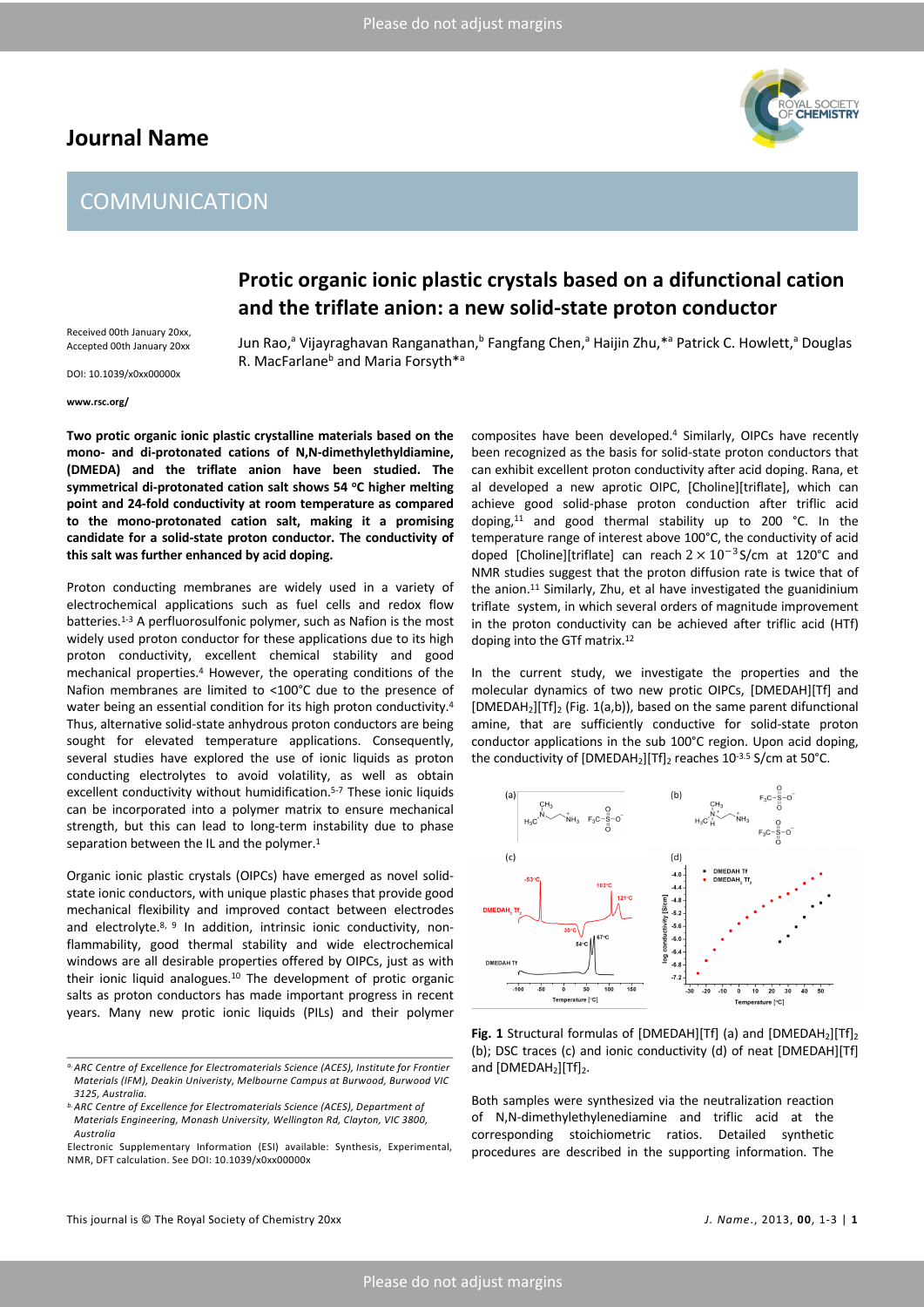### **COMMUNICATION Journal Name**

Differential Scanning Calorimetric (DSC) traces (Fig. 1(c)) of the neat  $[DMEDAH][Tf]$  and  $[DMEDAH_2][Tf]_2$  show that these materials pass through one or two solid-solid phase transitions (a common property of plastic crystals) prior to melting, which suggests that the structure of samples changes with increasing temperature. Although the chemical structures of both samples are quite similar, their thermal properties are completely different. For [DEMDAH][Tf], a solid-solid transition at 54°C is observed which is close to the melting peak temperature of 67°C. For [DMEDAH<sub>2</sub>][Tf]<sub>2</sub>, two solid-solid transitions are observed, with the first transition at -53°C, and the second transition at 103°C, which is close to its melting point of 121°C. Interestingly, while both the solid-solid transitions exhibit a sharp DSC feature, the melting peak of the  $[DMEDAH_2][Tf]_2$  is rather broad. This behaviour has been observed in similar OIPC systems, 13-15 and confirmed by solid-state NMR lineshape analysis and in-situ NMR imaging techniques. This broad melting behaviour, inherent in many of the OIPCs, indicates partial liquefaction over a large temperature range, thereby leading to a substantial increase in conductivity while maintaining the mechanical properties and flexibility of the solid. In addition to the endothermic peaks, a broad exothermic (cold recrystallization) peak (~30°C) due to supercooling is observed in the heating trace. The melting point of [DMEDAH<sub>2</sub>][Tf]<sub>2</sub> is approximately 50°C higher than that of [DMEDAH][Tf], which may be due to the stronger interactions between the doubly charged cation and the anions. In supporting information, the experimental together with simulated 13C CPMAS NMR shifts suggest that the cation structure is more symmetric in  $[DMEDAH_2][Tf]_2$ , which can explain the higher melting point of  $[DMEDAH_2][Tf]_2$  according to the literature. <sup>16</sup>

The conductivity results in Fig. 1(d) show that  $[DMEDAH_2][Tf]_2$ has more than one order of magnitude higher ionic conductivity than [DMEDAH][Tf] in the temperature range from 25°C to 50°C. In particular, at 25 °C, the ionic conductivity of [DMEDAH2][Tf]2 shows a 24-fold increase compared to [DMEDAH][Tf] (10-6.1 S/cm), reaching 10-4.6 S/cm. This is an extremely high solid-state proton conductivity (without presence of a liquid phase), the highest to date to the best of our knowledge. One explanation for the higher conductivity of [DMEDAH2][Tf]2 is that the second proton attached to the cation is more dissociable compared to the first proton, thus it can more easily transport. This is evidenced in general in the aqueous  $pK<sub>a</sub>$  values for this type of diamino molecule, where the  $pK_{a1}$  and  $pK_{a2}$  values are typically 2 -3 units apart.<sup>17</sup>



**Fig. 2** The area fraction of narrow component of NMR peaks at different temperatures in neat [DMEDAH][Tf] and  $[DMEDAH_2][Tf]_2$ for the cation ( $^{1}$ H) and anion ( $^{19}$ F) species.

Solid-state NMR provides us with a versatile tool to study the structure and dynamics of materials at the molecular level.<sup>18-20</sup> In the present samples, <sup>1</sup>H and <sup>19</sup>F nuclei only exist in the cation and anion respectively, thus the NMR spectra allow us to probe the local dynamics of the individual ion species. The static <sup>1</sup>H and 19F NMR spectra of both samples exhibit a typical feature of a narrow line superimposing on a broad line (see Fig. (S3)). Based on this model, the spectra thus can be roughly deconvoluted into two components, where the narrow line represents the mobile component and the broad line represents the immobile component.21, 22 Fig. 2 compares the area fraction of the narrow component of the 1H and 19F NMR spectra peaks for the pure [DMEDAH][Tf] and  $[DMEDAH_2][Tf]_2$ measured at different temperature. Below 40°C, the fraction of narrow peaks in  $[DMEDAH_2][Tf]_2$  is higher than that of [DMEDAH][Tf], which can explain the higher ionic conductivity of the former. When the temperature approaches 60°C, the narrow peaks in the [DMEDAH][Tf] spectra increase sharply to 100 %, suggesting a dramatic growth in the proportion of mobile cations, corresponding to the solid-solid transition before the melting point. A similar result has been observed for other plastic crystal materials such as pyrrolidinium tetrafluoroborate,<sup>20</sup> and phosphonium hexafuorophosphate,<sup>13</sup> where in plastic crystal phase I (the highest temperature solid phase), fast isotropic molecular motion sets in and both the cation and anion (1H and 19F) NMR spectra exhibit an extremely narrowed lineshape. The 19F narrow component fraction shows a similar trend to that observed in the 1H spectra, suggesting coupled molecular dynamics between the cations and anions.



**Fig. 3** Diffusion coefficient at different temperatures measured by NMR.

The static solid-state 1H and 19F NMR results show the existence of mobile species in both samples below their respective melting points, as suggested by the presence of extremely narrow lines. To probe the translational motion and measure the diffusion coefficients of various species in the solids, pulsefield gradient (PFG) NMR experiments were performed. Fig. 3 presents diffusion data for both cation and anion in [DMEDAH][Tf] and [DMEDAH<sub>2</sub>][Tf]<sub>2</sub>. At 40 °C and below, both the cation and anion of [DMEDAH][Tf] show lower diffusion coefficients, as compared to  $[DMEDAH_2][Tf]_2$ , despite the higher melting point of the latter compound. The lower diffusivity, in combination with the smaller percentage of the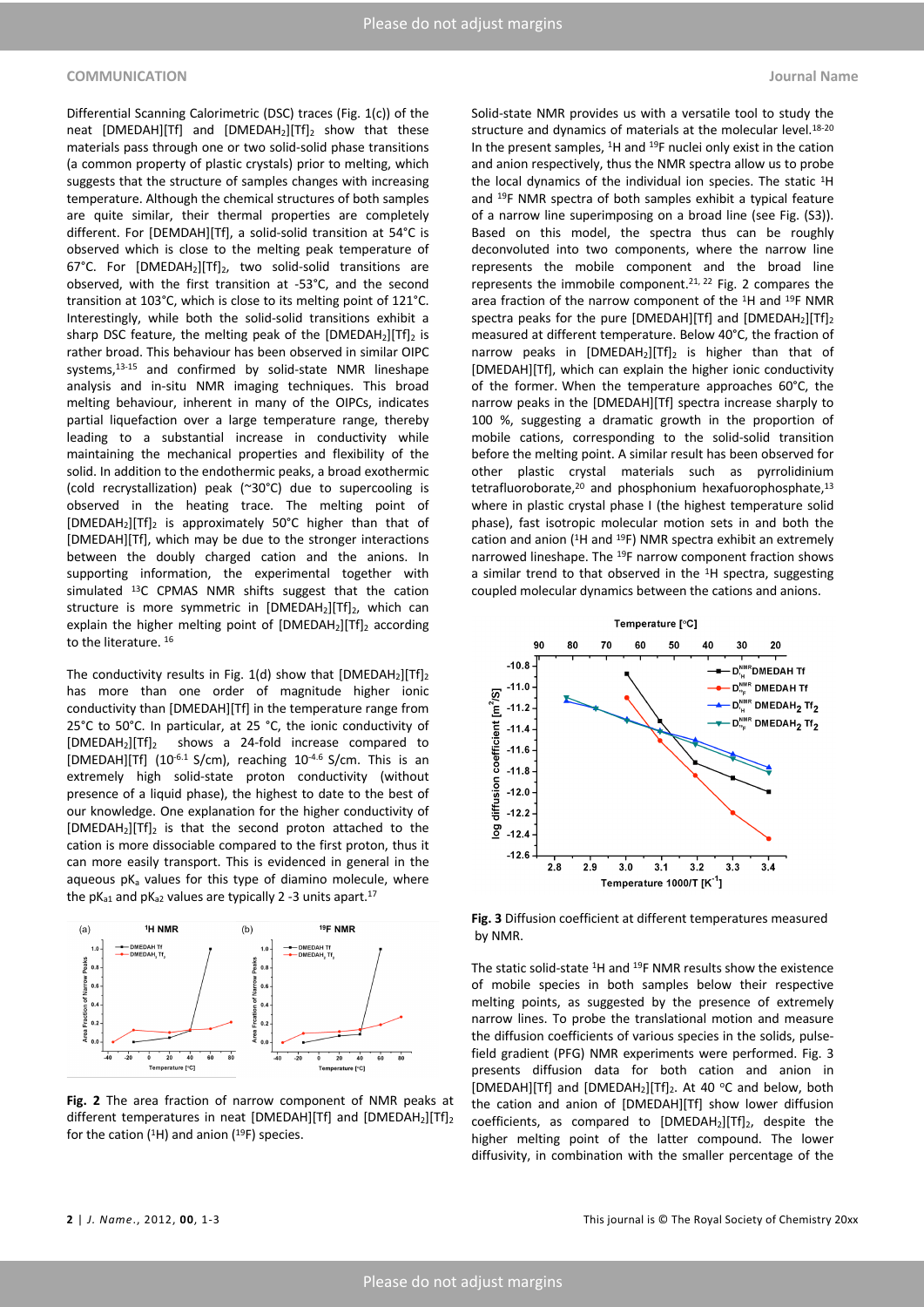diffusive species as suggested in Figure 2, explains the lower conductivity of [DMEDAH][Tf] at lower temperatures. The diffusivity of the cation and anion are similar in  $[DMEDAH_2][Tf]_2$ , while in the [DMEDAH][Tf] sample the cation diffusivity is higher than that of the anion. This suggests that the cation and anion species in  $[DMEDAH_2][Tf]_2$  are more strongly correlated than in DMEDAH Tf, which can be explained by the stronger hydrogen bonding in the former compound. This is also supported by the DSC results which show an approximately 50 °C increase in the melting point compared to [DMEDAH][Tf].





From previous studies,<sup>12, 23</sup> some plastic crystals display orders of magnitude higher conductivity after acid doping, which provides a useful approach to improve the conductivity. Thus, we have also investigated the feasibility of acid addition in both protic organic salts studied here to further enhance the proton conductivity. The DSC traces for the triflic acid doped sample in Fig.4 (a) show only minor changes, compared to the neat samples, Fig. 1(c). For [DEMDAH][Tf], after 5mol% and 10mol% triflic acid doping the solid-solid transition and melting point are still 57°C and 68°C respectively. An exothermic peak can be identified at 25°C in the heating scan for both doped samples, which is a recrystallization process related to supercooling of the samples. Two solid-solid transitions at -54°C and 101°C are observed for 5mol% HTf doped  $[DMEDAH_2][Tf]_2$  with recrystallization and melting peaks at 24°C and 111°C respectively.

The conductivity data in Fig.4 (b) show that the doped [DMEDAH][Tf] samples have similar conductivity; this can be expected since the additional proton will primarily be transferred to the available amino group of the cation, thus the number of mobile protons does not increase substantially. On the other hand, upon addition of 5 mol% acid to [DMEDAH2][  $Tf|_{2}$ , the conductivity increased significantly, reaching  $10^{-3.6}$ S/cm at 50 °C. This conductivity enhancement can be understood in terms of the increased number of charge carriers (dissociable protons from the doped acid) and the existing percolated conducting pathways in the  $[DMEDAH_2][Tf]_2$  system.

In summary, this communication describes the properties of two protic organic salts  $[DMEDAH][Tf]$  and  $[DMEDAH_2][Tf]_2$ . [DMEDAH2][Tf]2 has a symmetrical cation structure, and exhibits the higher melting point of the two. Remarkably, despite the significantly higher melting point, the [DMEDAH2][Tf]2 sample exhibits 24-fold enhancement in conductivity as compared to the [DMEDAH][Tf] sample. PFG-NMR results show that the cation and anion in  $[DMEDAH_2][Tf]_2$ exhibit a strongly coupled translational motion. This coupled

motion, however, is not observed in the [DMEDAH][Tf] sample. Upon addition of 5mol% acid to  $[DMEDAH_2][Tf]_2$ , the conductivity increases significantly, reaching 10-3.6 S/cm at 50 °C. This new family of difunctional ammonium based plastic crystals developed in this work exhibits an exciting solid-state conductivity and thus can be a promising candidate for a solidstate proton conductor in fuel cells, redox flow batteries, and many other electrochemical devices.

The authors are grateful to the Australian Research Council for funding through the ARC Centre of Excellence for Electromaterials Science. MF and DRM acknowledge the ARC for funding under the Laureate Fellowship program. The ARC is also acknowledged for funding Deakin University Magnetic Resonance Facility through LIEF grant LE110100141.

### **Notes and references**

- 1. S. J. Peighambardoust, S. Rowshanzamir and M. Amjadi, *International Journal of Hydrogen Energy*, 2010, 35, 9349-9384.
- 2. X. Li, H. Zhang, Z. Mai, H. Zhang and I. Vankelecom, *Energy & Environmental Science*, 2011, 4, 1147.
- 3. B. Kumar, M. Llorente, J. Froehlich, T. Dang, A. Sathrum and C. P. Kubiak, *Annual review of physical chemistry*, 2012, **63**, 541-569.
- 4. U. A. Rana, M. Forsyth, D. R. MacFarlane and J. M. Pringle, *Electrochimica Acta*, 2012, 84, 213-222.
- 5. N. Akihiro, B. H. S. Md. Abu, K. Kenji, M. Shigenori, H. Kikuko and W. Masayoshi, *J. Phys. Chem. B*, 2003, 107, 4024-4033.
- 6. H. Nakamoto, A. Noda, K. Hayamizu, S. Hayashi, H.-o. Hamaguchi and M. Watanabe, *The Journal of Physical Chemistry C*, 2007, **111**, 1541-1548.
- 7. M. Martinez, Y. Molmeret, L. Cointeaux, C. Iojoiu, J.-C. Leprêtre, N. El Kissi, P. Judeinstein and J.-Y. Sanchez, *Journal of Power Sources*, 2010, **195**, 5829-5839.
- 8. D. R. MacFarlane and M. Forsyth, *Advanced materials*, 2001, **13**, 957-966.
- 9. J. M. Pringle, *Physical Chemistry Chemical Physics*, 2013, **15**, 1339-1351.
- 10. D. R. MacFarlane, N. Tachikawa, M. Forsyth, J. M. Pringle, P. C. Howlett, G. D. Elliott, J. H. Davis, M. Watanabe, P. Simon and C. A. Angell, *Energy Environ. Sci.*, 2014, **7**, 232-250.
- 11. U. A. Rana, R. Vijayaraghavan, D. R. MacFarlane and M. Forsyth, *Chemical Communications*, 2011, 47, 6401-6403.
- 12. H. Zhu, U. a. Rana, V. Ranganathan, L. Jin, L. A. O'Dell, D. R. MacFarlane and M. Forsyth, *J. Mater. Chem. A*, 2014, **2**, 681-691.
- 13. L. Jin, K. M. Nairn, C. M. Forsyth, A. J. Seeber, D. R. MacFarlane, P. C. Howlett, M. Forsyth and J. M. Pringle, *Journal of the American Chemical Society*, 2012, 134, 9688-9697.
- 14. K. Romanenko, L. Jin, P. Howlett and M. Forsyth, *Chemistry of Materials*, 2016, **28**, 2844-2851.
- 15. X. Chen, H. Tang, T. Putzeys, J. Sniekers, M. Wubbenhorst, K. Binnemans, J. Fransaer, D. E. De Vos, Q. Li and J. Luo, *Journal of Materials Chemistry A*, 2016.
- 16. W. Zheng, A. Mohammed, L. G. Hines Jr, D. Xiao, O. J. Martinez, R. A. Bartsch, S. L. Simon, O. Russina, A. Triolo and E. L. Quitevis, *The Journal of Physical Chemistry B*, 2011, 115, 6572-6584.